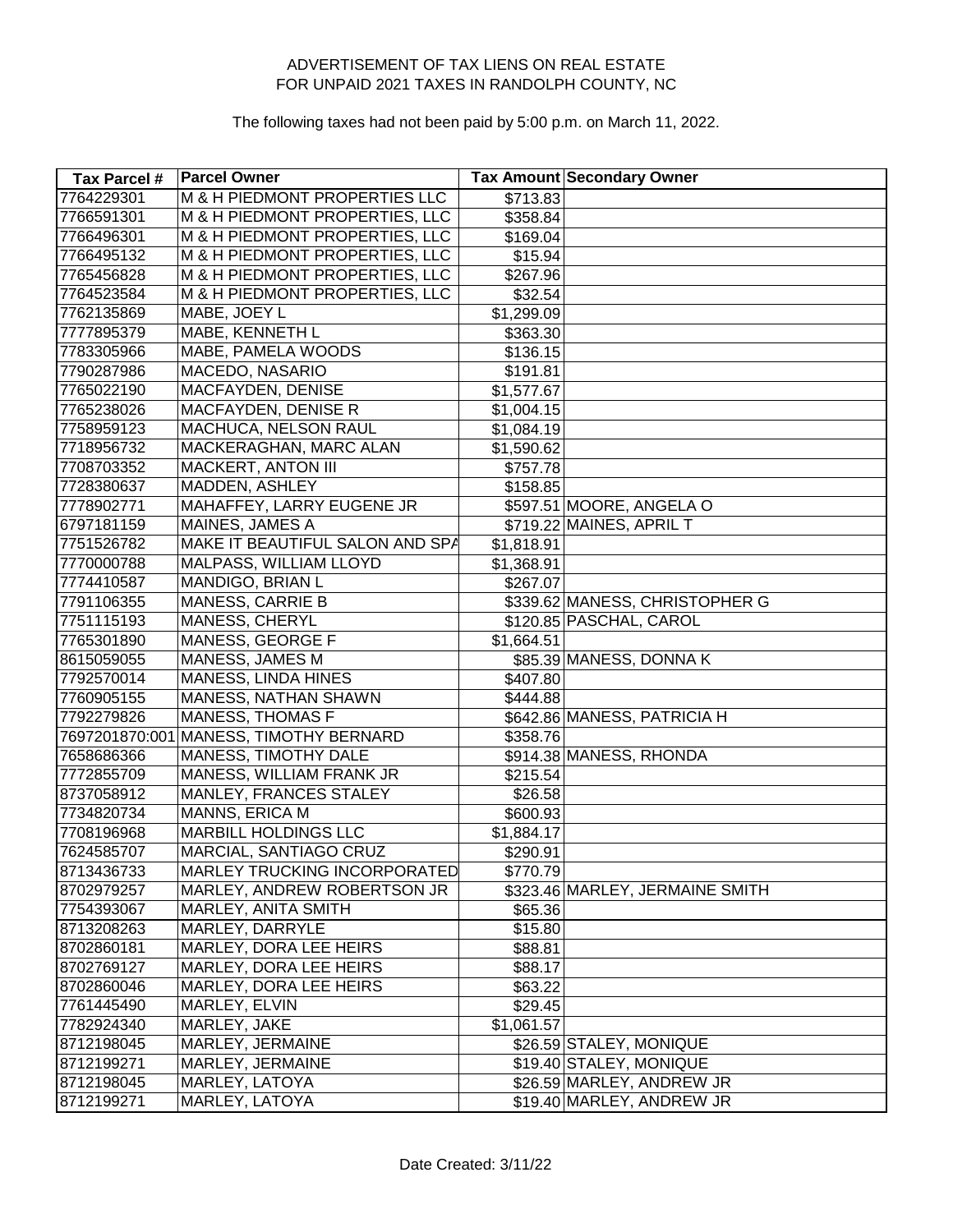| Tax Parcel # | <b>Parcel Owner</b>                  |            | Tax Amount Secondary Owner        |
|--------------|--------------------------------------|------------|-----------------------------------|
| 8702979257   | <b>MARLEY, LATOYA SHIRELLEE</b>      | \$323.46   |                                   |
| 7761669251   | <b>MARLEY, MELVIN B</b>              | \$834.08   |                                   |
| 7761354396   | MARLEY, MELVIN B                     | \$104.07   |                                   |
| 7761241265   | MARLEY, MELVIN B JR                  | \$605.91   |                                   |
| 8702979513   | MARLEY, TREVA LOUELLA                | \$24.12    |                                   |
| 6795552744   | MARLOWE, CHARLIE                     |            | \$210.67 MARLOWE, PEGGY           |
| 7712607127   | MARLOWE, JON                         |            | \$940.94 MARLOWE, MARY KATE       |
| 7658857338   | MARQUEZ, TOMASA                      | \$161.20   |                                   |
| 7717222128   | MARRINAN, BROOKE W                   | \$478.12   |                                   |
| 7751407977   | MARSH, HARVEY FRANKLIN JRKNOW        |            | \$348.02 MARSH, RICHARD DALE      |
| 7707860159   | MARSH, JOHN MICHAEL                  |            | \$906.12 MARSH, APRIL             |
| 7737594322   | MARSH, MICHAEL E                     | \$437.22   |                                   |
| 7751407977   | MARSH, TIMOTHY TODD                  |            | \$348.02 WALL, JAMEY LEE          |
| 7707451432   | MARSHALL, BRYAN E                    |            | \$808.26 MARSHALL, ANGELA         |
| 8713133360   | MARSHALL, DANIEL STAFFORD            | \$40.19    |                                   |
| 7787791494   | <b>MARSHALL, ERIC</b>                | \$436.22   |                                   |
| 7748008608   | MARSHALL, RONALD E                   | \$199.99   |                                   |
| 7748006645   | MARSHALL, RONALD E                   | \$22.84    |                                   |
|              | 7718555763:118 MARTIN, CAROLYN HEIRS | \$675.33   |                                   |
| 7761333465   | MARTIN, JACQUELINE J                 | \$908.13   |                                   |
| 8736139967   | MARTIN, JULIE P                      | \$976.73   |                                   |
| 8726985662   | MARTIN, SYLVIA W                     | \$592.09   |                                   |
| 8734549612   | MARTIN, TRAVIS REED HEIRS            | \$84.05    |                                   |
| 7659715113   | MARTINEZ FAJARDO, SELENE LIZETT      | \$240.04]  |                                   |
| 7750684656   | MARTINEZ, FRANCISCA SOLIS            |            | \$587.03 LAUREANO, ANGEL JIMENEZ  |
| 7658790454   | MARTINEZ, MARTIN                     | \$610.87   |                                   |
| 6783706775   | MARTINEZ, MIGUEL ANGEL RODRIGU       |            | \$150.39 RODRIGUEZ, BLANCA ESTELA |
| 8618696080   | MARTINEZ, REINA                      | \$394.18   |                                   |
| 8618781895   | MARTINEZ, REINA                      | \$41.33    |                                   |
| 8618698022   | MARTINEZ, REINA                      | \$357.26   |                                   |
| 8618687923   | MARTINEZ, REINA                      | \$202.39   |                                   |
| 7777995506   | <b>MASON, MARTA SKISLAK</b>          | \$506.86   |                                   |
| 7717484978   | MASSEY, JAMES W HEIRS                | \$162.80   |                                   |
| 7760792561   | MASSEY, JOSEPH DANIEL                | \$4,121.37 |                                   |
| 6787937099   | MASSEY, SHIRLEY M                    | \$1,057.88 |                                   |
| 7737849616   | MATNEY, SUSAN J                      | \$131.04   |                                   |
| 8736231268   | MATOS, MOISES VASQUEZ                | \$206.67   |                                   |
| 7717197407   | MATTHEWS, DAVID F                    |            | \$417.59 MATTHEWS, DOROTHY JEAN   |
| 7708919914   | MATTHEWS, DAVID F JR                 | \$579.04   |                                   |
| 7717298750   | MATTHEWS, DAVID FLOYD JR             | \$404.98   |                                   |
| 6791168806   | MATTHEWS, DAVID LEE HEIRS            | \$204.94]  |                                   |
| 8629861999   | MATTHEWS, GRAHAM LEON HEIRS          | \$685.61   |                                   |
| 7696684828   | <b>MATTHEWS, HENRY JR</b>            | \$19.26    |                                   |
| 7696685995   | <b>MATTHEWS, HENRY S SR</b>          |            | \$427.39 MATTHEWS, TANYA S        |
| 7696684828   | <b>MATTHEWS, HENRY S SR</b>          |            | \$19.26 MATTHEWS, TANYA           |
| 7696685995   | MATTHEWS, HENRY SAMUEL JR            | \$427.39   |                                   |
| 7718004851   | MATTHEWS, JOHN E                     |            | \$546.91 MATTHEWS, GEORGIANNA K   |
| 8712198045   | MATTHEWS, LINDA M                    |            | \$26.59 TINNIN, COLLETTE          |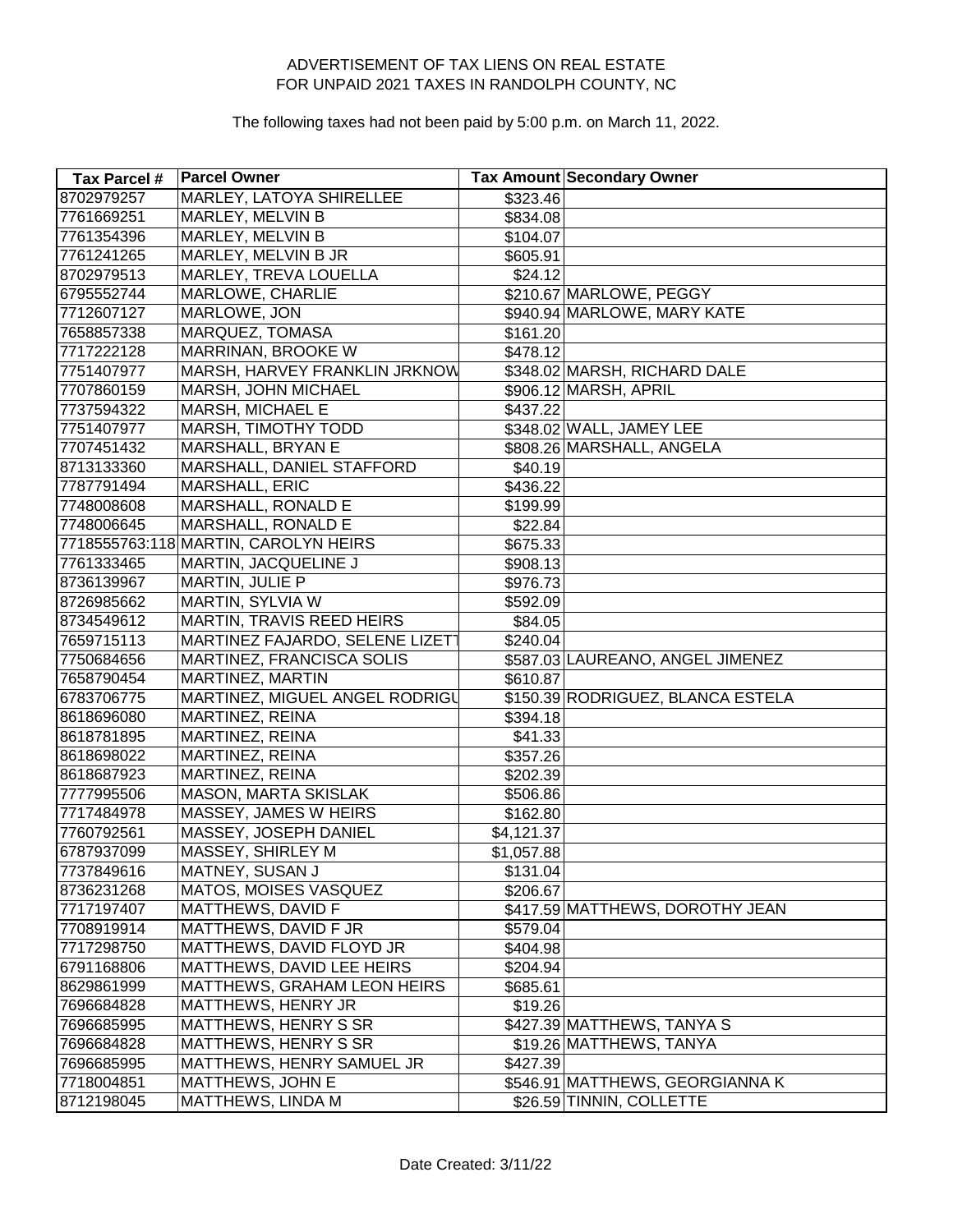| Tax Parcel # | <b>Parcel Owner</b>            |                      | Tax Amount Secondary Owner                  |
|--------------|--------------------------------|----------------------|---------------------------------------------|
| 8712199271   | <b>MATTHEWS, LINDA M</b>       |                      | \$19.40 TINNIN, COLLETTE                    |
| 8702979257   | <b>MATTHEWS, LINDA MARLEY</b>  |                      | \$323.46 TINNIN, ILER COLETTE MARLEY        |
| 7707766209   | MATTHEWS, SANDRA               | \$19.46              |                                             |
| 7727920696   | <b>MATTHEWS, SUSAN SPEIGHT</b> | \$1,020.70           |                                             |
| 7793420045   | MATTHEWS, TONI MARIE HEIRS     | \$109.69             |                                             |
| 7700869512   | MAULDEN, BEVERLY L             | \$604.26             |                                             |
|              | 7704336110:002 MAYNOR, RENEE   | \$204.89             |                                             |
| 8720458344   | MCBRIEN, DANETTE ANNE          | \$574.04]            |                                             |
| 8720458344   | MCBRIEN, KALE DYLAN            |                      | \$574.04 MCBRIEN, BRIANA LOUISE             |
| 7738552557   | MCCALL, CHARLES E              |                      | \$729.09 MCCALL, SHERRY S                   |
| 7737586724   | MCCALL, JASON E                |                      | \$357.36 MCCALL, TONI M                     |
| 7738552457   | <b>MCCALL, SHERRY S</b>        | \$83.52              |                                             |
| 8637212822   | MCCLELLAND, ANDREW M           |                      | \$1,010.07 MCCLELLAND, MELANIE LYNN         |
| 7717086835   | MCCLUNEY, SARAH SARRATT HEIRS  | \$20.13              |                                             |
| 7717181893   | MCCLUNEY, SARAH SARRATT HEIRS  | $\overline{$}327.49$ |                                             |
| 7778645853   | MCCLURE, JULIA IRENE           | \$665.96             |                                             |
| 7717592818   | MCCOY, RICHARD ALVIN           |                      | \$549.20 MCCOY, RUTH J                      |
| 7717592810   | MCCOY, RICHARD ALVIN           | \$17.02              |                                             |
| 7717593853   | MCCOY, WILLIAM JR              | \$611.64             |                                             |
| 7767493100   | MCCRANIE, GEORGE RICHARD       | \$226.73             |                                             |
| 7639002024   | MCCRIMMON, DAN GRIER JR        |                      | \$16.28 MCCRIMMON, GINA R                   |
| 7751238797   | MCDANIEL, BETH C               | \$920.23             |                                             |
| 7720929743   | MCDANIEL, BETH C               | \$711.16             |                                             |
| 7707023511   | MCDANIEL, FRANKLIN TODD        |                      | \$678.24 MCDANIEL, JENNIFER COLTRANE BYERLY |
| 7754789134   | MCDANIEL, JAMES O              | \$195.86             |                                             |
| 7754789026   | MCDANIEL, JAMES O              | \$488.95             |                                             |
| 7754779929   | MCDANIEL, JAMES O              | \$450.48             |                                             |
| 7679288655   | MCDANIEL, KIMBERLY DENISE      | \$981.98             |                                             |
| 7738524141   | MCDONALD, BRIAN EDWARD         | \$1,596.27           |                                             |
| 8726852614   | MCDONALD, SHIRLEY              | \$470.86             |                                             |
| 7787189005   | MCDONALD, STELLA L             | \$497.54             |                                             |
| 7725097569   | MCDOUGLE, DARREN BUCKLEY       | \$1,503.21           |                                             |
| 7740097085   | MCDOWELL, MELINDA R            | \$156.89             |                                             |
| 6791954900   | MCDOWELL, TOBY R               | \$187.19             |                                             |
| 7665252511   | MCFARLAND, PERRY L             |                      | \$485.91 MCFARLAND, MARY DALTON             |
| 7717219647   | MCGAHA, TERESA HARDEE          | \$273.80             |                                             |
| 6695312537   | MCGEE, KEVIN                   |                      | \$712.52 MCGEE, ROSALYN M                   |
| 6686815805   | MCGEHEE, THOMAS J              | \$137.43             |                                             |
| 7696790124   | MCGRIFF, DEMETRICE             | \$35.34              |                                             |
| 7697126149   | MCGRIFF, DONNELL               |                      | \$47.47 MCGRIFF, DEMETRICE                  |
| 8722311309   | MCGUFFIN, JAN NEWSOME          | \$1,095.73           |                                             |
| 7757928372   | MCINTOSH, VICKI                | \$185.49             |                                             |
| 6798999975   | MCINTYRE, THOMAS HEIRS         | \$157.80             |                                             |
| 6798998995   | MCINTYRE, THOMAS HEIRS         | \$132.55             |                                             |
| 8712176214   | MCKENZIE, BOBBY HENRY CLYDE HE | \$25.07              |                                             |
| 7697602801   | MCKENZIE, CHANTELL D           | \$481.25             |                                             |
| 7718106647   | MCKENZIE, PEARLINE EVANS HEIRS | \$348.08             |                                             |
| 7752789560   | MCKENZIE, PEGGY UNDERWOOD      | \$831.96             |                                             |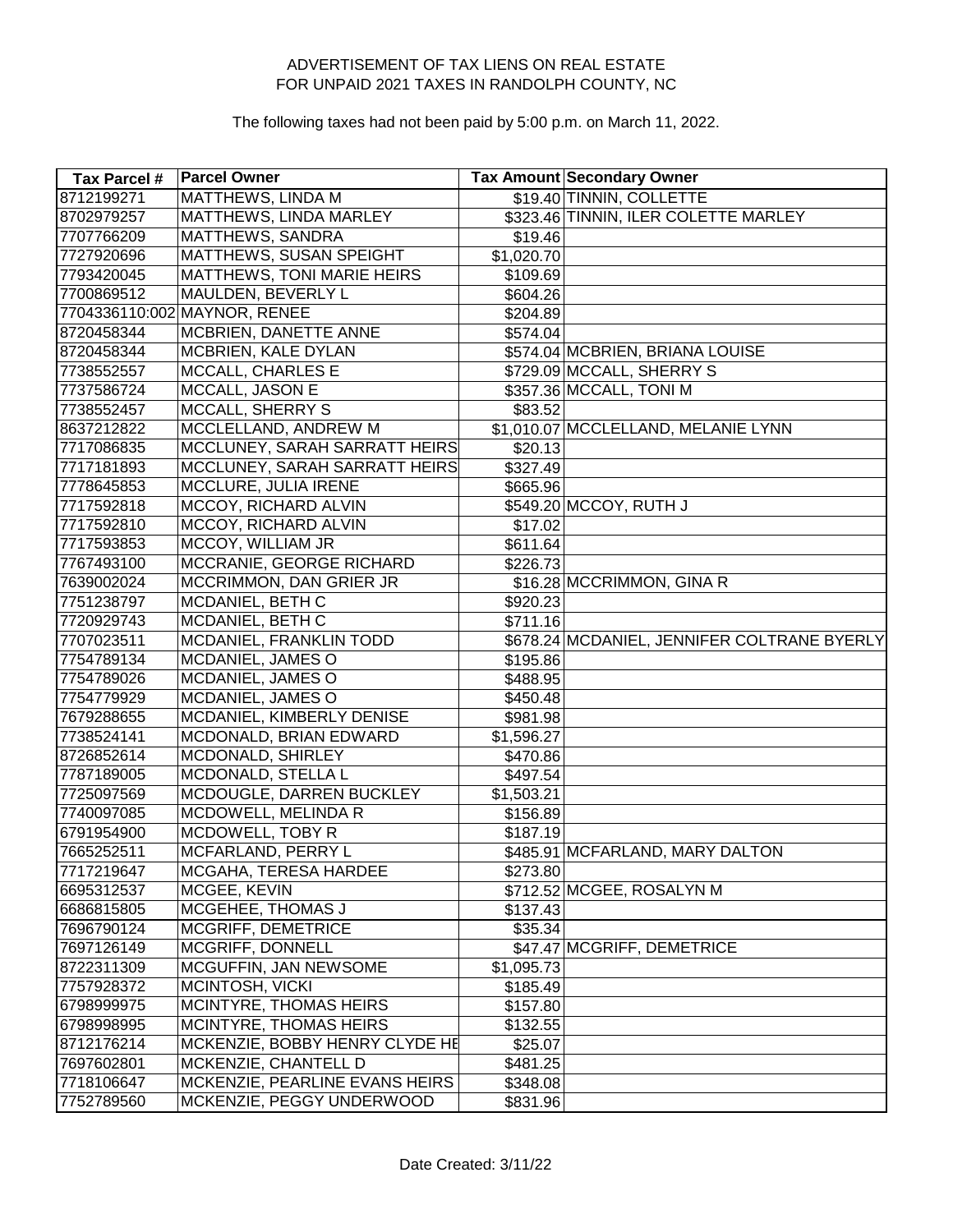| <b>Tax Parcel #</b> | <b>Parcel Owner</b>               |            | <b>Tax Amount Secondary Owner</b>       |
|---------------------|-----------------------------------|------------|-----------------------------------------|
| 7766396577          | <b>MCKINNON, CLARA HEIRS</b>      | \$14.16    |                                         |
| 7617404637          | MCLAUGHLIN, COLLEEN MEGAN         |            | \$18.21 HENLEY, WILLIAM DAVID BLAKE     |
| 7617405693          | MCLAUGHLIN, COLLEEN MEGAN         |            | \$1,024.44 HENLEY, WILLIAM DAVID BLAKE  |
| 7762131830          | MCLAUGHLIN, NICOLE CHRISTINE      | \$1,177.01 |                                         |
| 8701887914          | <b>MCLEAN, LISA EAST</b>          | \$938.48   |                                         |
| 7761345295          | MCLEAN, MILES FREEMOND            |            | \$201.20 MCLEAN, ALFREDA                |
| 7703965523          | MCMAHAN, BELINDA G                | \$241.00   |                                         |
| 7707247698          | MCMAHAN, DANNY J                  | \$270.88   |                                         |
| 6797922194          | MCMAHAN, DANNY JOE                | \$281.99   |                                         |
| 7715185453          | MCMAHAN, JAMES DUSTIN             | \$505.66   |                                         |
| 7724874141          | MCMAHAN, JONATHON                 |            | \$393.13 MCMAHAN, SHANNON               |
| 7724875067          | MCMAHAN, JONATHON                 |            | \$359.18 MCMAHAN, SHANNON               |
| 7718406660          | MCMAHAN, MARY FRANCES FULK LIF    | \$882.54   |                                         |
| 7733951787          | MCMAHAN, MICHAEL JUNIOR           | \$296.78   |                                         |
| 7708680980          | MCMAHAN, RAYMOND DEXTER           | \$181.27   |                                         |
| 7708680760          | MCMAHAN, RAYMOND DEXTER           | \$677.42   |                                         |
| 7715442332          | MCMAHAN, TONY                     |            | \$487.46 MCMAHAN, TINA                  |
| 8734532416          | MCMASTERS, JAMES FRANKLIN HEIF    | \$16.67    |                                         |
| 8734530477          | MCMASTERS, JAMES FRANKLIN HEIF    | \$43.59    |                                         |
| 8702401287          | <b>MCMASTERS, LYDIA R</b>         | \$507.55   |                                         |
| 7781784087          | MCMASTERS, SUSAN P                | \$1,007.88 |                                         |
| 7755514597          | MCNEIL, AMBRE                     |            | \$18.61 MCNEIL, JA KWAN                 |
| 7754586641          | MCNEILL, EVELYN G HEIRS           |            | \$171.32 GREENE, JAMES C JR             |
| 8604545004          | MCNEILL, JAMES ROY                |            | \$88.03 MCNEILL, GLADYS B               |
| 8604549065          | MCNEILL, JAMES ROY                |            | \$14.10 MCNEILL, GLADYS B               |
| 8604548183          | MCNEILL, JAMES ROY                |            | \$395.39 MCNEILL, GLADYS B              |
| 7684674025          | MCNEILL, JERRY W                  |            | \$386.72 MCNEILL, ANGELA B              |
| 8712579856          | MCNEILL, MAXINE TRUSTEE           | \$1,218.37 |                                         |
| 8624894502          | MCNEILL, MICHAEL ANTHONY          |            | \$20.37 MCNEILL, CLARA GRACE            |
| 8615631124          | MCPEAK, BOBBY GENE                | \$862.69   |                                         |
| 8615539210          | MCPEEK, TIMOTHY L                 |            | \$709.22 MCPEEK, CHELSEY BROOK          |
| 8736169734          | MCPHERSON, DACE V JR              |            | \$697.81 MCPHERSON, JOHN WILSON         |
| 7708679584          | MCPHERSON, RICKY A                |            | \$991.24 MCPHERSON, MARY M              |
| 8736169734          | MCPHERSON, ROBERT WALKER          | \$697.81   |                                         |
| 8712089023          | MCRAE, ALMA C HEIRS               | \$153.99   |                                         |
|                     | 7790435201:001 MCRAE, HURLEY LEON |            | \$618.70 MCRAE, STEPHANIE DENISE        |
| 7761247077          | MCRAE, JEAN ALTA                  | \$162.85   |                                         |
| 7751967116          | MCRAE, JOSEPH ALONZO JR           | \$136.01   |                                         |
| 8616516272          | <b>MCSWAIN, DANIEL</b>            |            | \$480.61 MCSWAIN, AVIS                  |
| 8616516272          | MCSWAIN, ERVIN                    | \$480.61   |                                         |
| 7791025860          | MEADOWS, RANDALL ROYCE            | \$274.58   |                                         |
| 7695381653          | <b>MEARS, CLARENCE LUTHER III</b> | \$438.15   |                                         |
| 7763829229          | MEDINA PORTILLO, NIKOLAS          |            | \$750.02 MCMASTERS, KRISTINE            |
| 7678978004          | MEDLEY, HEATHER LYNCH             | \$52.40    |                                         |
| 7659515938          | MEDRANO, IVIC JOSSELYN LOPEZ      |            | \$109.08 GUEVARA, GERMAN EMILIO FUENTES |
| 7708751250          | MEDRANO, LEO PORTILLO             | \$418.20   |                                         |
| 7618238241          | MEEKINS, CARRIE L                 | \$925.81   |                                         |
| 7773224798          | MELGAR, AURA P                    | \$270.29   |                                         |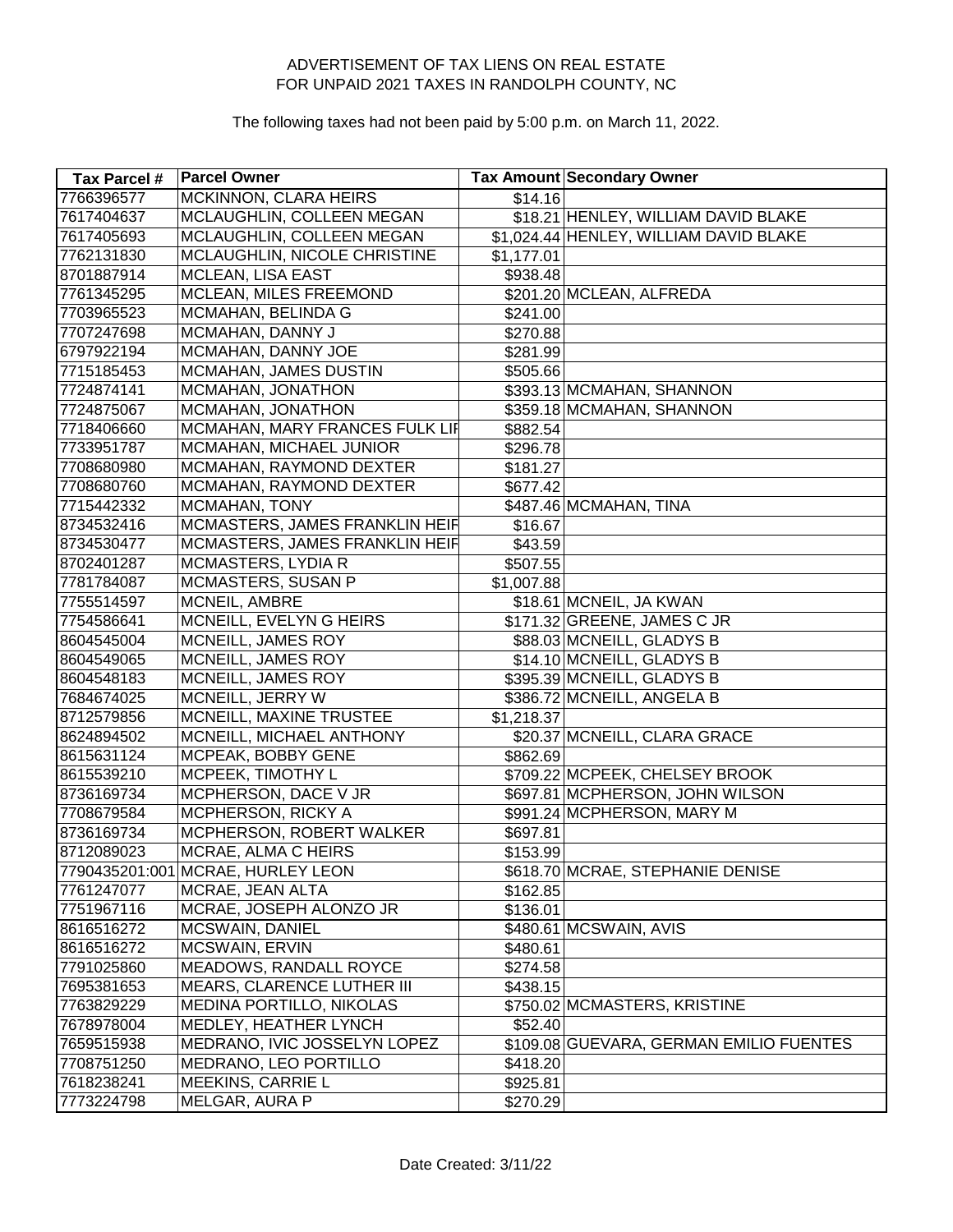| Tax Parcel # | <b>Parcel Owner</b>                 |            | Tax Amount Secondary Owner                |
|--------------|-------------------------------------|------------|-------------------------------------------|
| 8615638780   | <b>MELONE, THOMAS H</b>             | \$1,922.55 |                                           |
| 6798474046   | MENDENHALL, BETTY JO                | \$1,130.38 |                                           |
| 6798454051   | MENDENHALL, FORREST A HEIRS         | \$8,740.04 |                                           |
| 6798474574   | MENDENHALL, FORREST HEIRS           | \$1,081.67 |                                           |
| 6798383496   | MENDENHALL, HELEN LIFE ESTATE       | \$1,670.36 |                                           |
|              | 7717593282:212 MENDENHALL, HELEN W  | \$717.95   |                                           |
| 7752461419   | MENDENHALL, MARTHA REDDING          | \$221.47   |                                           |
| 7725276873   | MENDEZ, MACARIO TORRES              | \$77.45    |                                           |
| 7750595742   | MENDEZ, MIGUEL A                    | \$1,430.35 |                                           |
| 7721799546   | MEYER, KENNAN J                     |            | \$3,177.01 MEYER, LAURIE STAUNTON         |
| 8724645411   | MICHAEL, WENDY SUE                  | \$446.58   |                                           |
| 6799312173   | MICHAEL, WILLIAM S JR HEIRS         |            | \$205.03 MICHAEL, JEANETTE B              |
| 7708424658   | MICHAEL, WILLIAMS S JR HEIRS        |            | \$247.16 MICHAEL, RACEL V                 |
| 7703747629   | MILES, FRANKLIN EUGENE              | \$130.06   |                                           |
|              | 7665777554:801 MILKS, GREGORY       | \$517.25   |                                           |
| 7665784074   | MILKS, TERESA L                     | \$300.49   |                                           |
| 7665774895   | <b>MILKS, TERESA L</b>              | \$175.54   |                                           |
| 7665444677   | <b>MILKS, TERESAL</b>               | \$92.25    |                                           |
| 7761448856   | MILLER, BILLY GENE LIFE ESTATE      |            | \$122.65 MILLER, CARL DOUGLAS LIFE ESTATE |
| 7761447969   | MILLER, BILLY GENE LIFE ESTATE      |            | \$65.33 MILLER, CARL DOUGLAS LIFE ESTATE  |
| 6797835152   | MILLER, CRYSTAL AMANDA              | \$269.38   |                                           |
| 7737585202   | MILLER, DONNA GAYLE HEIRS           |            | \$426.34 MILLER, JOHNNY B HEIRS           |
| 6787987293   | MILLER, EARNEST F                   |            | \$35.28 MILLER, HELEN L                   |
| 7706867193   | MILLER, HOWARD                      | \$168.01   |                                           |
| 7706962509   | MILLER, IRA HEIRS                   | \$356.34   |                                           |
| 7706865284   | MILLER, IRA HEIRS                   | \$208.75   |                                           |
| 7677353780   | MILLER, LIZABETH T                  |            | \$13.84 MILLER, RANDY                     |
| 7706868654   | MILLER, MITCHELL                    | \$63.95    |                                           |
| 7706962224   | MILLER, OLIVER                      | \$55.26    |                                           |
| 7726898118   | MILLER, TERESA                      | \$297.93   |                                           |
| 7645637819   | MILLER, TIFFANY BEANE               |            | \$274.62 HARDY, MARIE BEANE               |
| 7751732754   | MILLINER, GINGER D                  |            | \$3,429.87 MILLINER, SAMUEL C             |
| 7727507138   | MILLS, HENRY FRANKLIN               | \$571.26   |                                           |
| 7754380840   | MILLS, RICHARD                      | \$65.27    |                                           |
| 6795429765   | MIMS, THEODORE JR                   |            | \$292.73 THOMAS, KIYAHNA                  |
| 7727317430   | MINCEY, AMY                         | \$130.97   |                                           |
|              | 7791589200:001 MINTON, LISA BAGGETT | \$483.57   |                                           |
| 7727625072   | MITCHELL, CLEO MAY GUYER HEIRS      | \$258.10   |                                           |
| 7659586599   | MITCHELL, DEBORAH DAWN              | \$682.50   |                                           |
| 7765237702   | MITCHELL, MICHELLE                  | \$217.37   |                                           |
| 7765237802   | MITCHELL, MICHELLE                  | \$693.48   |                                           |
| 7761333761   | MOFFETT, MARKETHIA HAMMOND          |            | \$201.94 HAMMOND, MICHELE                 |
| 8737002454   | MOFFITT, EDNA M                     |            | \$1,338.11 MOFFITT, LAURA L               |
| 7645397282   | MOFFITT, JOSEPH T JR                | \$412.90   |                                           |
| 7649777673   | MOFFITT, JOSEPH T JR                | \$155.81   |                                           |
| 7649779822   | MOFFITT, JOSEPH T JR                | \$984.59   |                                           |
| 7646078599   | MOFFITT, JOSEPH THOMAS JR           | \$227.41   |                                           |
| 7646088370   | MOFFITT, JOSEPH THOMAS JR           | \$736.10   |                                           |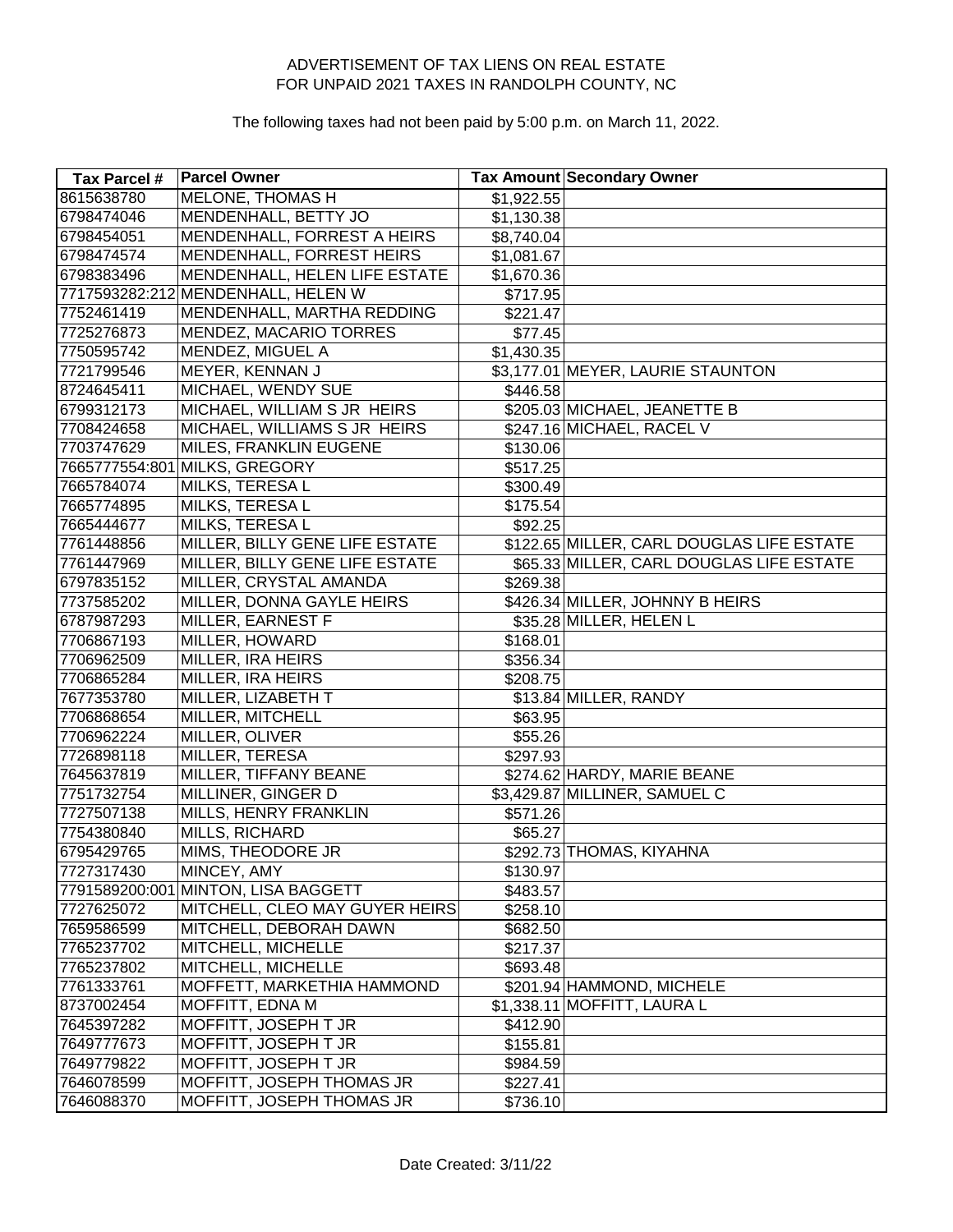| Tax Parcel # | <b>Parcel Owner</b>                 |            | Tax Amount Secondary Owner         |
|--------------|-------------------------------------|------------|------------------------------------|
| 8618996445   | <b>MOFFITT, MARGARET H</b>          | \$678.56   |                                    |
| 7793309865   | MOFFITT, MARGARET H                 | \$360.16   |                                    |
| 8618994335   | MOFFITT, MARGARET H                 | \$155.30   |                                    |
| 7761320626   | <b>MONARCH</b>                      | \$24.55    |                                    |
| 7750432062   | MONNINGER, STEVEN B                 |            | \$2,237.87 STONE, VICKIE H         |
| 7760425185   | MONNINGER, STEVEN B                 |            | \$4,707.38 MONNINGER, ASHLEY T     |
| 7790474356   | MONROE, DOROTHY MAE HEIRS           | \$110.80   |                                    |
| 7790475393   | MONROE, DOROTHY MAE HEIRS           | \$14.08    |                                    |
| 7790476404   | MONROE, DOROTHY MAE HEIRS           | \$535.30   |                                    |
| 8727450970   | MOODY, ARNOLD HEATH                 | \$462.79   |                                    |
| 7776868643   | MOORE, ANGELA D                     | \$490.16   |                                    |
| 7718674254   | MOORE, CHARLES WILLIAM TRACY        |            | \$274.80 SMITH, CRYSTAL GRAVES     |
| 7718672177   | <b>MOORE, CHARLES WILLIAM TRACY</b> |            | \$291.48 CROSBY, KELLY JO MOORE    |
| 7762176960   | MOORE, GREGORY TODD                 |            | \$685.94 MOORE, LEDONNA PETERS     |
| 7771427475   | MOORE, GURNEY W                     | \$109.43   |                                    |
| 7718672177   | MOORE, JESSIE FLOYD                 |            | \$291.48 HAZELTON, SARAH           |
| 7718674254   | MOORE, JESSIE FLOYD                 |            | \$274.80 HAZELTON, SARAH           |
| 7751444756   | <b>MOORE, PATRICIA HARRISON</b>     |            | \$823.40 HARRISON, GEORGE E        |
| 7666710556   | <b>MOORE, SHIRLEY</b>               | \$301.14]  |                                    |
| 7798545193   | MOORE, STEPHEN PHILLIP              | \$138.67   |                                    |
| 7718674254   | MOORE, TRAY ALEXANDER               | \$274.80   |                                    |
| 7646861783   | MOORE, WILLIAM T JR                 |            | \$658.99 ALLRED, PENNY B           |
| 7659813138   | MORA, JESUS ALEXANDER               |            | \$390.78 ABARCA, OMERO MORA        |
| 7750890583   | MORALES, GUILLERMO GARCIA           | \$866.66   |                                    |
| 7754381751   | MOREHEAD, GWENDOLYN LOURIS          | \$65.27    |                                    |
| 7792208004   | MORENO TOVAR, JUAN PEDRO            | \$265.55   |                                    |
| 6799904947   | MORETZ, DENNIS                      | \$226.95   |                                    |
| 7726897389   | MORETZ, JOHN ALLEN                  | \$222.43   |                                    |
| 7728050253   | MORETZ, JOHN ALLEN                  | \$1,386.25 |                                    |
| 7758863276   | MORGAN, C VAN JR HEIRS              | \$345.48   |                                    |
| 6796223159   | <b>MORGAN, HAROLD</b>               | \$750.52   |                                    |
| 7659549263   | MORGAN, JESSE JAMES HEIRS           |            | \$227.29 STILTNER, JENNIFER ALLMON |
| 6797837476   | MORRIS, ARVILLE                     | \$281.47   |                                    |
| 8616713743   | MORRIS, BELINDA                     | \$88.43    |                                    |
| 7624987151   | <b>MORRIS, M NEVILLE HEIRS</b>      | \$319.74   |                                    |
| 7751576724   | <b>MORRIS, MARGIE S</b>             |            | \$30.13 HASSEL, LISA B             |
| 7751576820   | <b>MORRIS, MARGIE S</b>             |            | \$553.84 HASSEL, LISA B            |
| 7710771229   | <b>MORRIS, MICHAEL R</b>            |            | \$171.90 MORRIS, GRETCHEN L        |
| 7757649711   | MORRIS, ROBERT A JR                 | \$396.80   |                                    |
| 7783578806   | <b>MORTON, GARY WAYNE</b>           | \$402.22   |                                    |
| 6797925356   | <b>MORTON, NICHOLAS HENRY</b>       |            | \$288.24 MORTON, MEAGAN CHRISTINE  |
| 7725272297   | <b>MORTON, SHERRIE R</b>            | \$327.64   |                                    |
| 7750712149   | <b>MORTON, WENDY K</b>              | \$534.19   |                                    |
| 7725273787   | <b>MOSS, MINNIA T HEIRS</b>         | \$94.11    |                                    |
| 8733076650   | MOTE, COREY RAY                     | \$374.54   |                                    |
| 7777698789   | MOUNCE, CLARENCE E                  |            | \$125.97 MOUNCE, NANCY Y           |
| 7778606462   | MOUNCE, GAIL                        |            | \$365.66 MOUNCE, LISA MARIE        |
| 7726297859   | MRT 1 LLC                           | \$48.29    |                                    |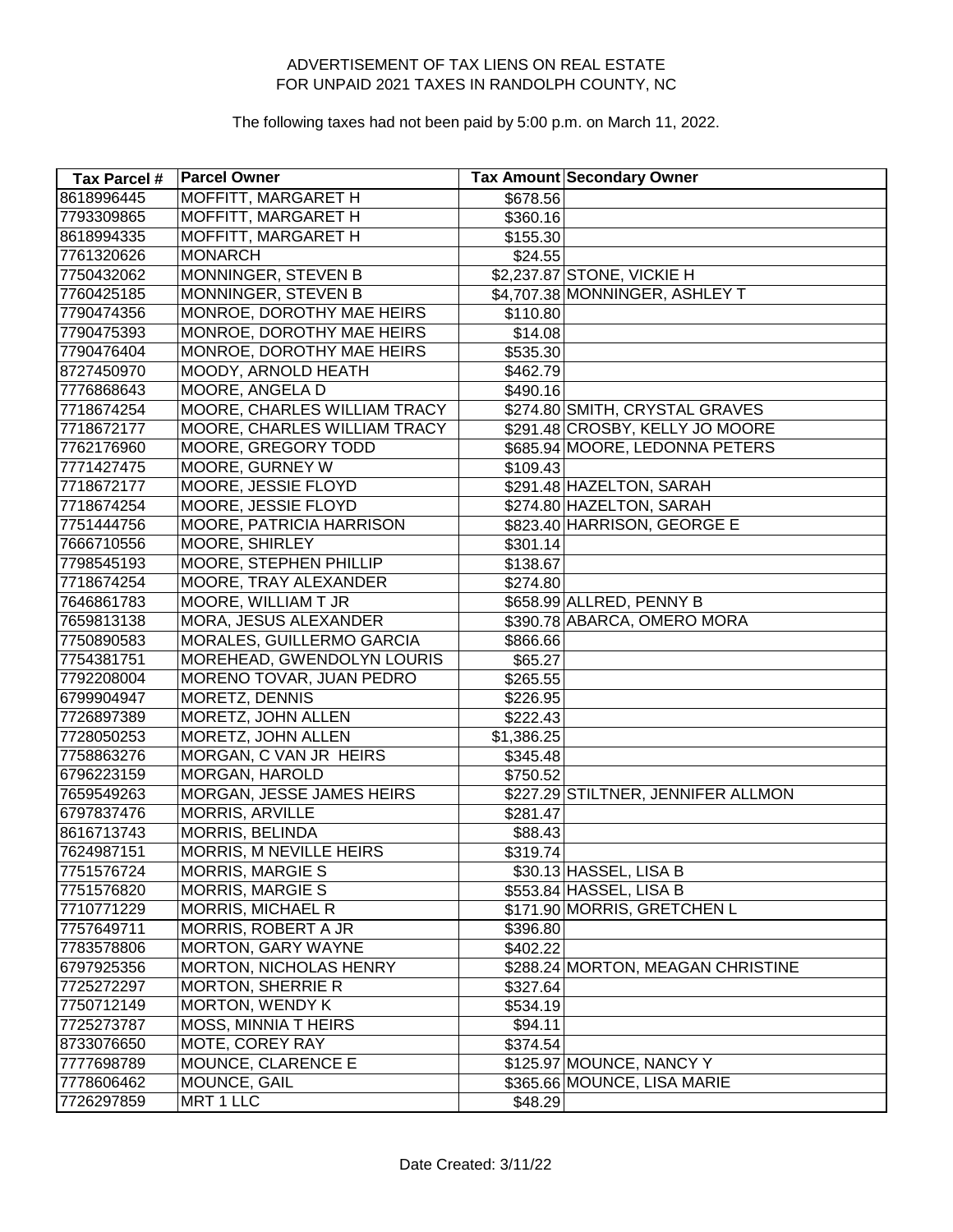| Tax Parcel # | <b>Parcel Owner</b>             |            | <b>Tax Amount Secondary Owner</b>  |
|--------------|---------------------------------|------------|------------------------------------|
| 7761355231   | MT OLIVE FIRE BAPTIZED HOLINESS | \$86.19    |                                    |
| 7763948627   | MULLENS, ERNEST BRADLEY         |            | \$330.76 MULLENS, ANGELA MARIE     |
| 7675532100   | <b>MULLINS, DWAYNE B</b>        |            | \$824.48 MULLINS, CHRISTIE         |
| 7730459232   | MULLINS, GLENN ALLEN            |            | \$1,576.18 MULLINS, JULIE ANN      |
| 7703476067   | MUNDT, JACOB STEVEN             |            | \$428.37 BEASLEY, ALLISON JO       |
| 7778702941   | MUNOZ, CARLOS DAVID JASSO       | \$304.57   |                                    |
| 7761350714   | MUNOZ, RAUL                     |            | \$1,409.92 BARRAJAS, ROSA MARIA    |
| 7639750544   | MUNOZ, RAUL S                   |            | \$1,500.04 BARAJAS, ROSA M         |
| 7636630267   | MURDAUGH, JOHN JEFFREY          | \$129.88   |                                    |
| 7636537472   | MURDAUGH, JOHN JEFFREY          | \$141.34   |                                    |
| 7705896812   | MURPHY, CLEDA                   | \$536.17   |                                    |
| 7777876085   | MURPHY, RAMONA DENSMORE HEIR    |            | \$187.27 HICKS, WILLIAM C          |
| 7748256122   | MURRAY, LESTER GLENN JR         |            | \$428.70 MURRAY, JOY A             |
| 7665826769   | MUSEUM OF NORTH CAROLINA TRAI   | \$25.11    |                                    |
| 7792953973   | MUSSELWHITE, SHANE R            |            | \$514.86 MUSSELWHITE, TRAVIS L     |
| 7792953973   | MUSSELWHITE, SHANNA MARIE       | \$514.86   |                                    |
| 7727413027   | <b>MYERS, ANDREW LAWSON</b>     | \$1,005.81 |                                    |
| 7722899626   | <b>MYERS, DARLENE H</b>         | \$230.85   |                                    |
| 6793206957   | <b>MYERS, GARY</b>              | \$349.89   |                                    |
| 7718277020   | NALL, TERRY R                   | \$152.16   |                                    |
| 6797658154   | NALL, TERRY R                   | \$1,441.71 |                                    |
| 7718267612   | NALL, TERRY R                   | \$204.40   |                                    |
| 7718267712   | NALL, TERRY R                   | \$734.85   |                                    |
| 7728734127   | NALL, TERRY R                   | \$1,052.06 |                                    |
| 7718272412   | NALL, TERRY R                   | \$1,264.24 |                                    |
| 7718264480   | NALL, TERRY R                   | \$741.31   |                                    |
| 7716826184   | NALL, TERRY R                   | \$1,048.16 |                                    |
| 7728185383   | NALL, TERRY R                   | \$308.98   |                                    |
| 7726993513   | NALL, TERRY R                   | \$317.37   |                                    |
| 7718379853   | NALL, TERRY R                   | \$302.90   |                                    |
| 7649159516   | NANCE, BARBARA TATE LIFE ESTATE | \$851.90   |                                    |
| 8619688134   | NANCE, DALE M                   |            | \$720.89 NANCE, DORIS A            |
| 6795580830   | NANCE, GERALD LEWIS             |            | \$202.50 NANCE, PAULINE            |
| 6795499146   | NANCE, GERALD LEWIS             |            | \$175.73 NANCE, PAULINE            |
| 7638879863   | NANCE, MARTHA B                 | \$19.80    |                                    |
| 7638877691   | NANCE, MARTHA B                 | \$265.16   |                                    |
| 7638971813   | NANCE, MARTHA B                 | \$600.07   |                                    |
| 7658553556   | NANCE, THOMAS TROY              |            | \$856.59 NANCE, BETTY L            |
| 7669715647   | NANCE, TROY D                   |            | \$665.98 NANCE, SHERYL B           |
| 7706972201   | NANTZ, DERRICK D                | \$32.35    |                                    |
| 7706877262   | NANTZ, DERRICK D                | \$84.52    |                                    |
| 7774234345   | NEAL, MERLE W                   |            | \$316.33 MURPHY, KIMBERLY SURRETTE |
| 7767304124   | <b>NEAL, MICHAEL W</b>          | \$23.24    |                                    |
| 6797916175   | NEALEY, JOYCE ANN               |            | \$353.02 NEALEY, CAREY LAWRENCE    |
| 6793683518   | NEALEY, JOYCE ANN LIFE ESTATE   | \$145.70   |                                    |
| 7745358283   | <b>NEECE, MICHAEL L</b>         | \$411.76   |                                    |
| 7666696246   | NEEDHAM, BENJAMIN               | \$495.16   |                                    |
| 7777692586   | NEEDHAM, DECRETA SMITH          | \$301.01   |                                    |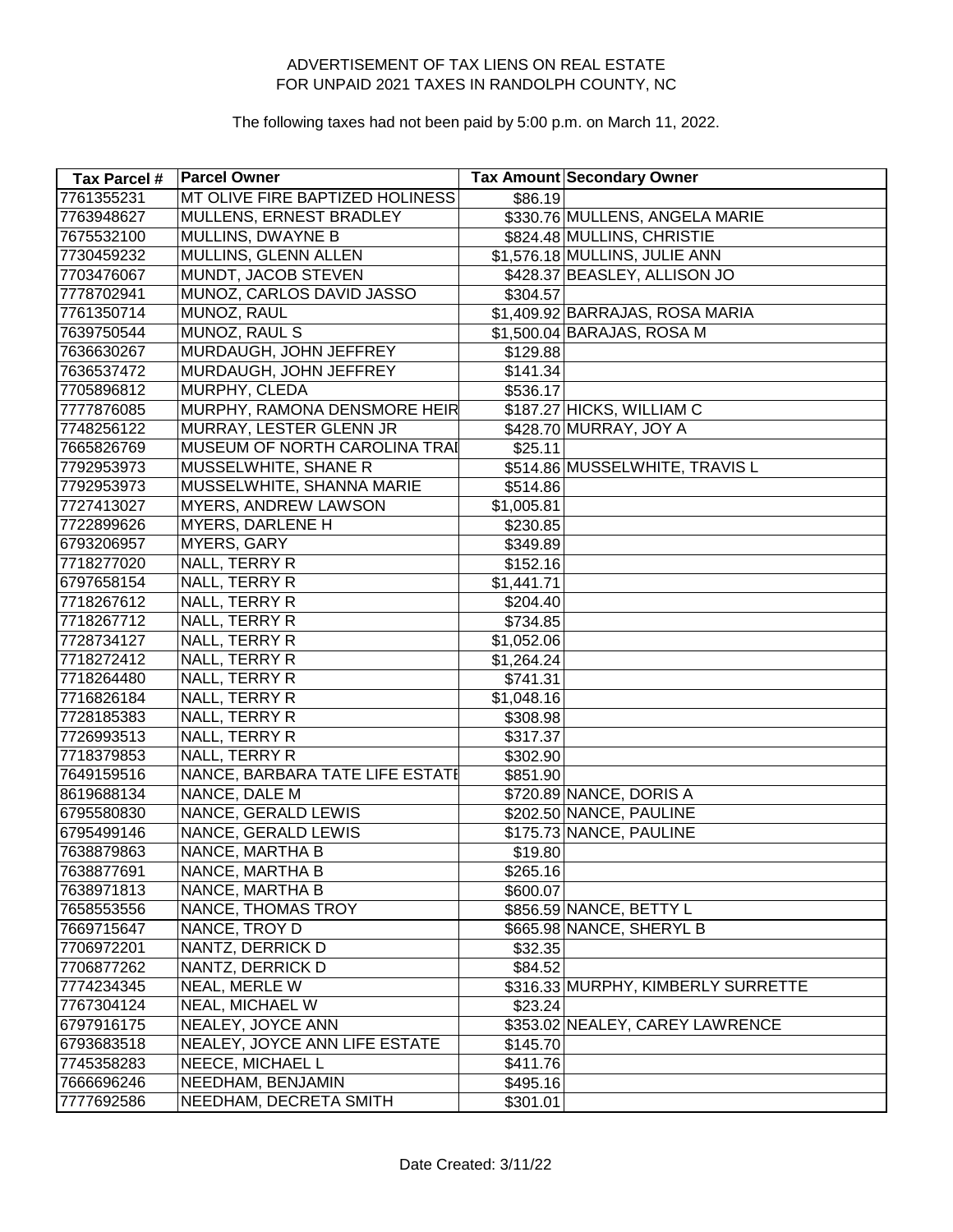| Tax Parcel # | <b>Parcel Owner</b>                         |            | Tax Amount Secondary Owner        |
|--------------|---------------------------------------------|------------|-----------------------------------|
| 7689704689   | <b>NEEDHAM, DOYLE KISER</b>                 | \$15.94    |                                   |
| 8607191693   | NEEDHAM, DOYLE KISER                        | \$307.97   |                                   |
| 8607191200   | NEEDHAM, DOYLE KISER                        | \$149.77   |                                   |
| 7689705729   | <b>NEEDHAM, DOYLE KISER</b>                 | \$732.95   |                                   |
| 7751551683   | NEEDHAM, JASON L                            |            | \$192.86 NEEDHAM, JILLIAN M       |
| 7782282488   | NEEDHAM, JASON L                            |            | \$84.97 NEEDHAM, JILLIAN M        |
| 7751553329   | NEEDHAM, JASON L                            |            | \$532.88 NEEDHAM, JILLIAN M       |
| 7751553622   | NEEDHAM, JASON L                            |            | \$706.72 NEEDHAM, JILLIAN M       |
| 7751553228   | NEEDHAM, JASON LUKE                         | \$303.11   |                                   |
| 7751553622   | NEEDHAM, LAVON N                            | \$706.72   |                                   |
| 7751551683   | NEEDHAM, LAVON N                            | \$192.86   |                                   |
| 7668918681   | NEEDHAM, LAXTER JONATHAN LIFE               | \$69.51    |                                   |
| 8702724356   | NEEDHAM, TIFFANY                            | \$155.62   |                                   |
| 7767954529   | NEESE, KEVIN J                              |            | \$292.31 HANES, JENNIFER          |
| 7783675046   | NEIGHBORS, MELANIE ALLRED                   | \$446.64   |                                   |
| 7765333871   | NELSON, ALLEN F JR                          | \$788.70   |                                   |
| 7765333725   | NELSON, ALLEN F JR                          | \$728.32   |                                   |
| 7718882600   | <b>NELSON, MICHAEL</b>                      |            | \$1,892.60 NELSON, ASHLEY         |
| 7783801936   | NETTLES, PAMELA SHAW                        | \$108.40   |                                   |
| 7792267900   | <b>NEW VISION TRUST</b>                     | \$742.05   |                                   |
| 7668193927   | NEW, DEWEY M JR                             |            | \$263.80 NEW, NANCY               |
| 8702300120   | NEWELL, J M                                 |            | \$21.56 NEWELL, MAGGIE            |
| 7760047524   | NEWMAN, JASON L                             |            | \$1,808.65 NEWMAN, JOSH           |
| 7758955367   | NEWMAN, MATTHEW                             | \$311.30   |                                   |
| 7760047524   | NEWMAN, MYRIX W                             |            | \$1,808.65 NEWMAN, KENNETH D      |
| 6790196450   | NICHOLS, JOHN W                             | \$816.40   |                                   |
| 7675953226   | NICHOLS, ROGER CLEVE                        | \$128.09   |                                   |
| 7778844836   | NICHOLS, THOMAS E JR                        |            | \$1,844.57 NICHOLS, DOROTHY D     |
| 7707022793   | NICHOLSON, CHARITY RIPPEY                   | \$80.04]   |                                   |
| 7762388271   | NIEVES, SANTIAGO PACHECO HEIRS              | \$455.05   |                                   |
| 7718832618   | NISA, MEHRUN                                | \$1,906.97 |                                   |
| 7717282153   | NIVENS, RANDOLPH                            |            | \$988.19 NIVENS, CAROLYN LASSITER |
| 7762385009   | <b>NIXON, THOMAS F</b>                      |            | \$1,303.19 NIXON, ROBERT T        |
| 7737216214   | NOBLES, DELPHIE MAE                         | \$420.00   |                                   |
| 7765749818   | NORRIS, DEBORAH FOSTER                      |            | \$168.37 FOSTER, RICKY DALE       |
| 7722142792   | <b>NORRIS, JAMES M</b>                      |            | \$1,040.73 NORRIS, CONNIE C       |
| 7750659676   | <b>NORTH CAROLINA JAYCEES</b>               | \$1,198.65 |                                   |
|              | 7751545298:102 NORTHMONT MEDICAL PROPERTIES | \$142.91   |                                   |
| 7765499266   | NORTHWOODS PROPERTIES LLC                   | \$384.66   |                                   |
| 7765499386   | NORTHWOODS PROPERTIES LLC                   | \$276.84   |                                   |
| 7765590406   | NORTHWOODS PROPERTIES LLC                   | \$142.49   |                                   |
| 7766408104   | NORTHWOODS PROPERTIES LLC                   | \$167.19   |                                   |
| 7766408098   | NORTHWOODS PROPERTIES LLC                   | \$172.80   |                                   |
| 7765499959   | NORTHWOODS PROPERTIES LLC                   | \$172.80   |                                   |
| 7765498879   | NORTHWOODS PROPERTIES LLC                   | \$138.43   |                                   |
| 7765498850   | NORTHWOODS PROPERTIES LLC                   | \$137.66   |                                   |
| 7765498742   | NORTHWOODS PROPERTIES LLC                   | \$135.82   |                                   |
| 7765498633   | NORTHWOODS PROPERTIES LLC                   | \$293.44   |                                   |